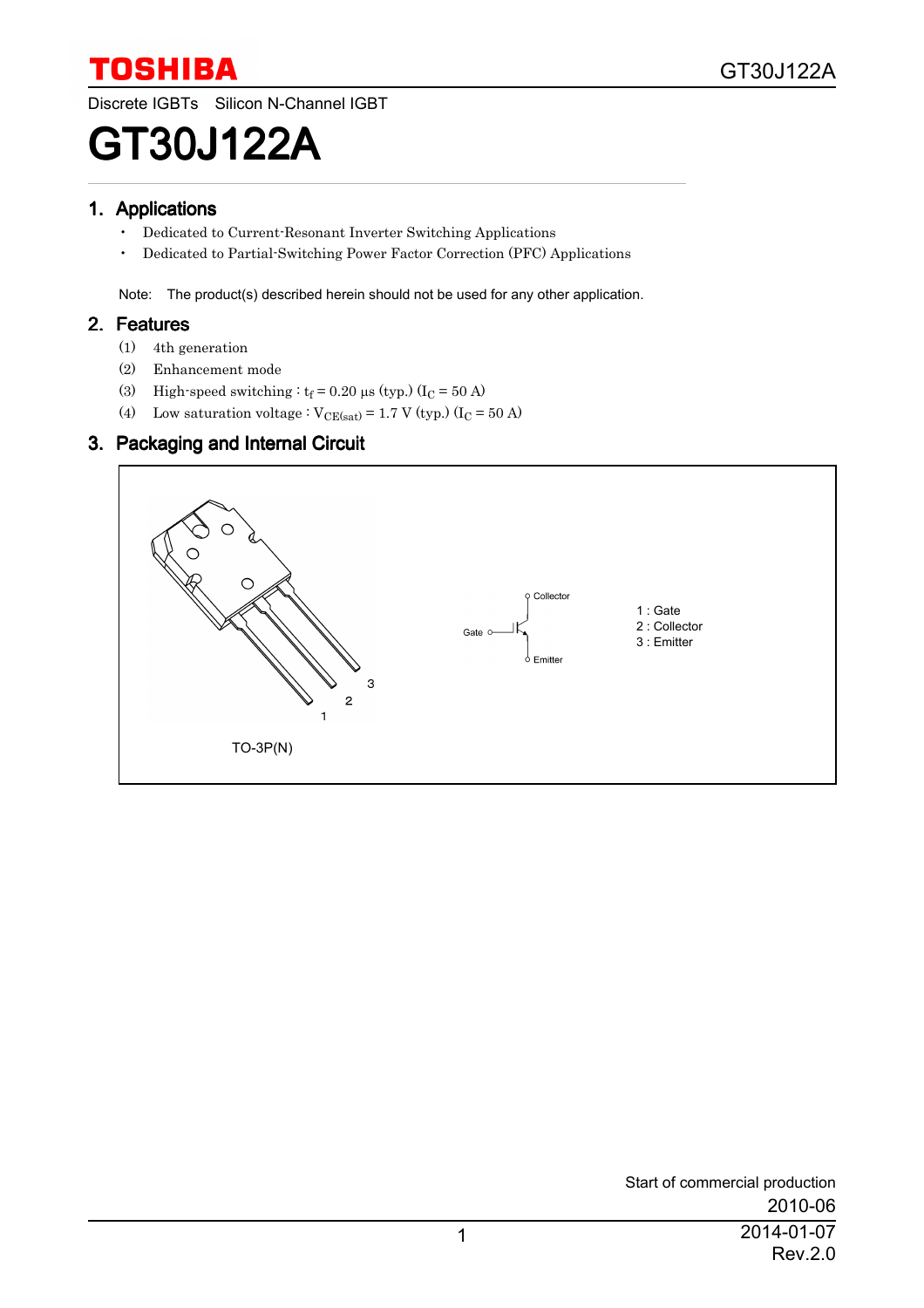#### 4. Absolute Maximum Ratings (Note) ( $T_a = 25^{\circ}$ C, unless otherwise specified)

| Characteristics                                      | Symbol           | Rating         | Unit        |
|------------------------------------------------------|------------------|----------------|-------------|
| Collector-emitter voltage                            | $V_{CES}$        | 600            |             |
| Gate-emitter voltage                                 | $V_{GES}$        | ±25            |             |
| Collector current (DC)                               | <sub>IC</sub>    | 30             | A           |
| Collector current (1 ms)                             | $I_{CP}$         | 100            |             |
| Collector power dissipation<br>$(T_c = 25^{\circ}C)$ | $P_{C}$          | 120            | W           |
| Junction temperature                                 |                  | 150            | °C          |
| Storage temperature                                  | $T_{\text{stg}}$ | $-55$ to $150$ |             |
| Mounting torque                                      | <b>TOR</b>       | 0.8            | $N \cdot m$ |

Note: Using continuously under heavy loads (e.g. the application of high temperature/current/voltage and the significant change in temperature, etc.) may cause this product to decrease in the reliability significantly even if the operating conditions (i.e. operating temperature/current/voltage, etc.) are within the absolute maximum ratings.

Please design the appropriate reliability upon reviewing the Toshiba Semiconductor Reliability Handbook ("Handling Precautions"/"Derating Concept and Methods") and individual reliability data (i.e. reliability test report and estimated failure rate, etc).

In general, loss of IGBT increases more when it has positive temperature coefficient and gets higher temperature.

In case that the temperature rise due to loss of IGBT exceeds the heat release capacity of a device, it leads to thermorunaway and results in destruction.

Therefore, please design heat release of a device with due consideration to the temperature rise of IGBT.

#### 5. Thermal Characteristics

| Characteristics                     | Symbol | Max   | Unit |
|-------------------------------------|--------|-------|------|
| Junction-to-case thermal resistance |        | 04. ا | °C/W |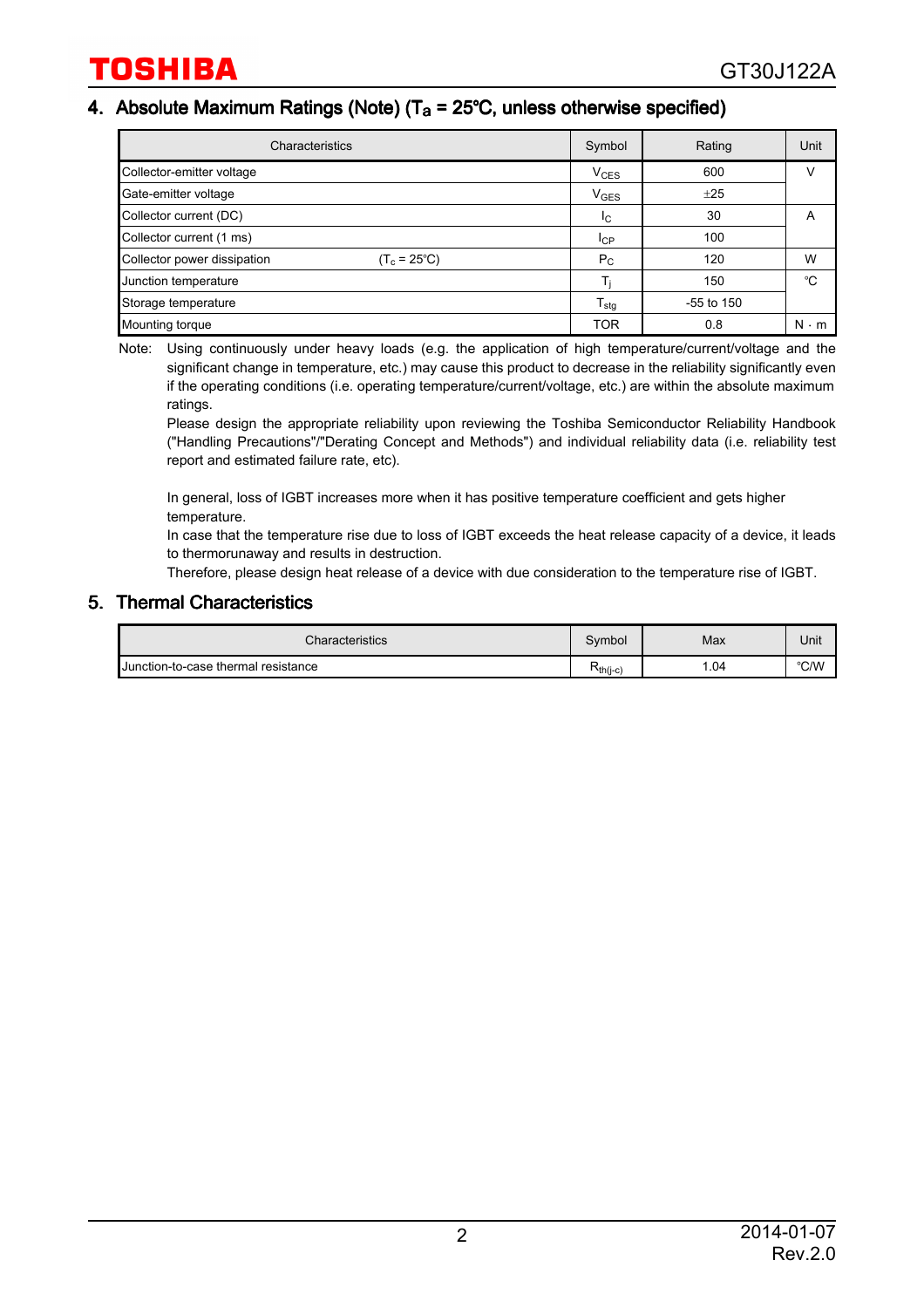#### 6. Electrical Characteristics

#### 6.1. Static Characteristics ( $T_a = 25^{\circ}$ C, unless otherwise specified)

| Characteristics                      | Symbol           | <b>Test Condition</b>                        | Min | Typ. | Max    | Unit          |
|--------------------------------------|------------------|----------------------------------------------|-----|------|--------|---------------|
| Gate leakage current                 | <b>IGES</b>      | $V_{GF}$ = $\pm 25$ V, V <sub>CF</sub> = 0 V |     |      | $+100$ | nA            |
| Collector cut-off current            | $_{\text{CCES}}$ | $V_{CF}$ = 600 V, V <sub>GE</sub> = 0 V      |     |      | 1.0    | mA            |
| Gate-emitter cut-off voltage         | $V_{GE(OFF)}$    | $I_C$ = 50 mA, $V_{CE}$ = 5 V                | 3.0 |      | 6.0    | $\mathcal{L}$ |
| Collector-emitter saturation voltage | $V_{CE(sat)}$    | $IC$ = 50 A, V <sub>GE</sub> = 15 V          |     | 1.7  | 2.8    |               |

#### 6.2. Dynamic Characteristics ( $T_a = 25^{\circ}$ C, unless otherwise specified)

| Characteristics                | Symbol    | <b>Test Condition</b>                                                                                | Min | Typ. | Max  | Unit |
|--------------------------------|-----------|------------------------------------------------------------------------------------------------------|-----|------|------|------|
| Input capacitance              |           | $C_{\text{ies}}$ $V_{\text{CE}} = 10 \text{ V}, V_{\text{GE}} = 0 \text{ V},$<br>$f = 1 \text{ MHz}$ |     | 2500 |      | pF   |
| Switching time (rise time)     |           | Resistive load                                                                                       |     | 0.20 |      | μS   |
| Switching time (turn-on time)  | $t_{on}$  | $V_{CG}$ = 300 V, I <sub>C</sub> = 50 A,<br>$V_{GG}$ = ±15 V, R <sub>G</sub> = 39 Ω                  |     | 0.30 |      |      |
| Switching time (fall time)     | t۴        | See Fig. 6.2.1, 6.2.2.                                                                               |     | 0.20 | 0.40 |      |
| Switching time (turn-off time) | $t_{off}$ |                                                                                                      |     | 0.50 |      |      |





Fig. 6.2.1 Test Circuit of Switching Time Fig. 6.2.2 Timing Chart of Switching Time

#### 7. Marking (Note)



Fig. 7.1 Marking

Note: A line under a Lot No. identifies the indication of product Labels. [[G]]/RoHS COMPATIBLE or [[G]]/RoHS [[Pb]] Please contact your TOSHIBA sales representative for details as to environmental matters such as the RoHS compatibility of Product. The RoHS is the Directive 2011/65/EU of the European Parliament and of the Council of 8 June 2011 on the restriction of the use of certain hazardous substances in electrical and electronic equipment.

Note: This transistor is sensitive to electrostatic discharge and should be handled with care.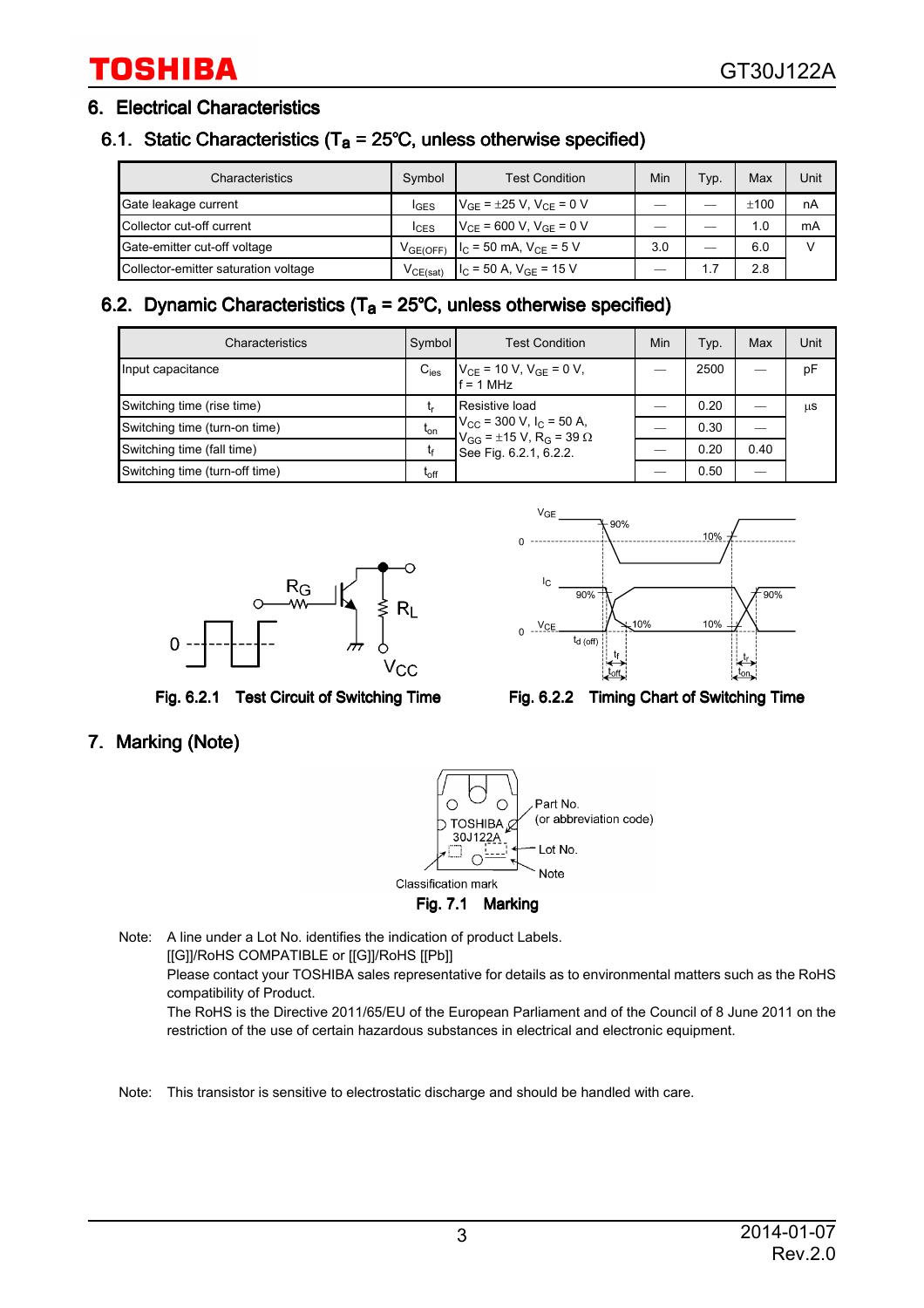#### 8. Characteristics Curves (Note)

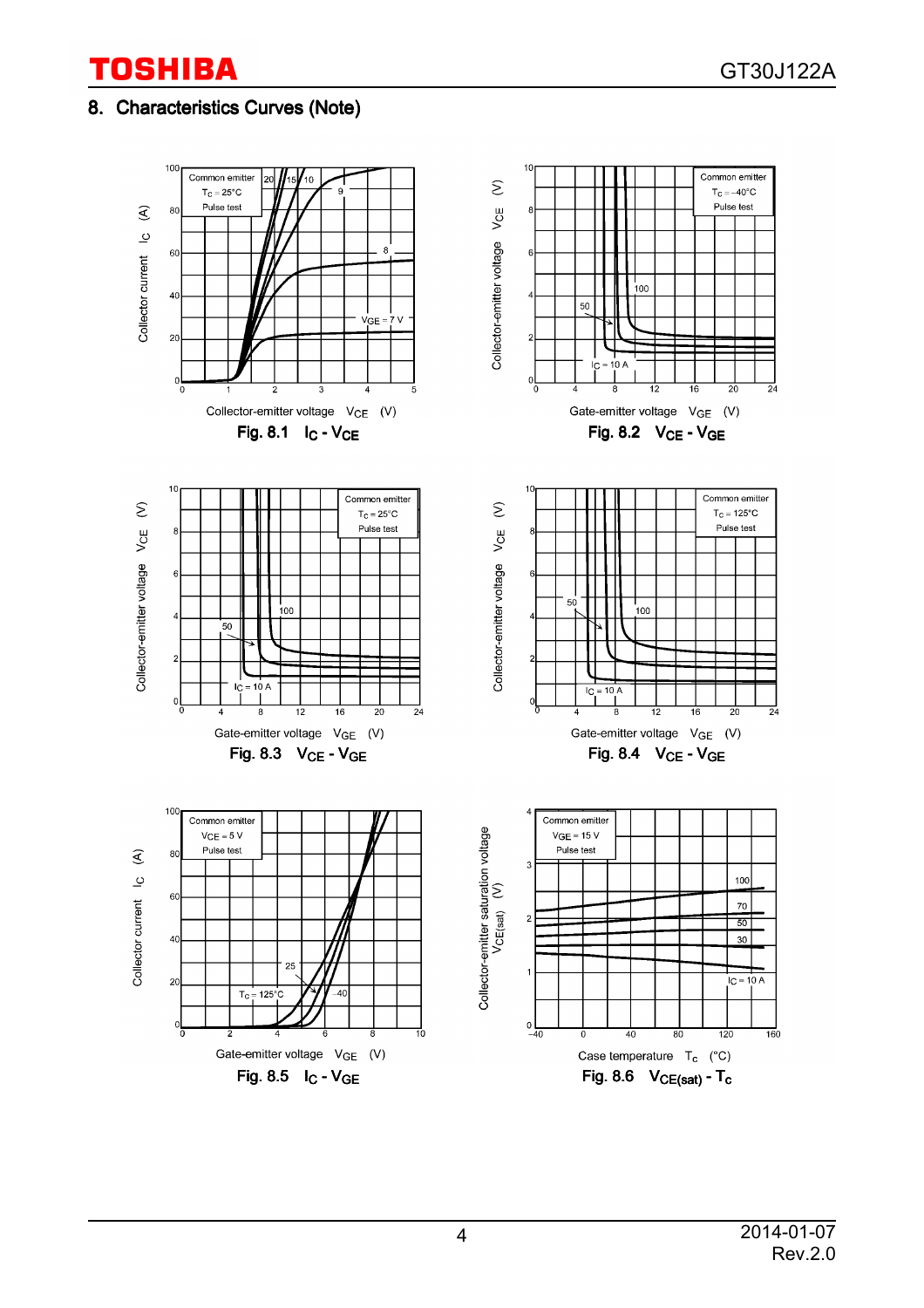

Note: The above characteristics curves are presented for reference only and not guaranteed by production test, unless otherwise noted.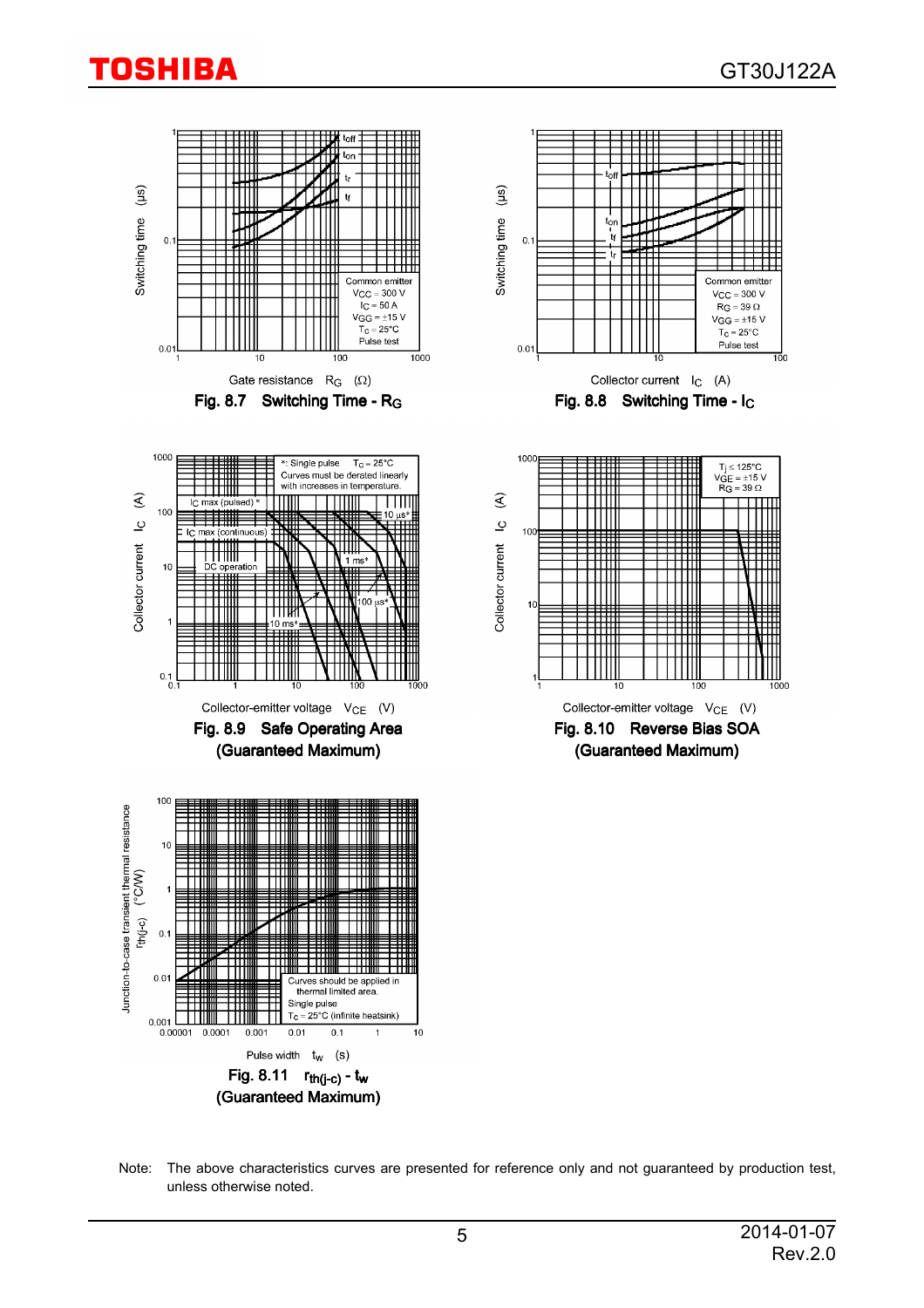### GT30J122A

#### Package Dimensions

Unit: mm



#### Weight: 4.6 g (typ.)

|                         | Package Name(s) |
|-------------------------|-----------------|
| <b>TOSHIBA: 2-16C1S</b> |                 |
| Nickname: TO-3P(N)      |                 |